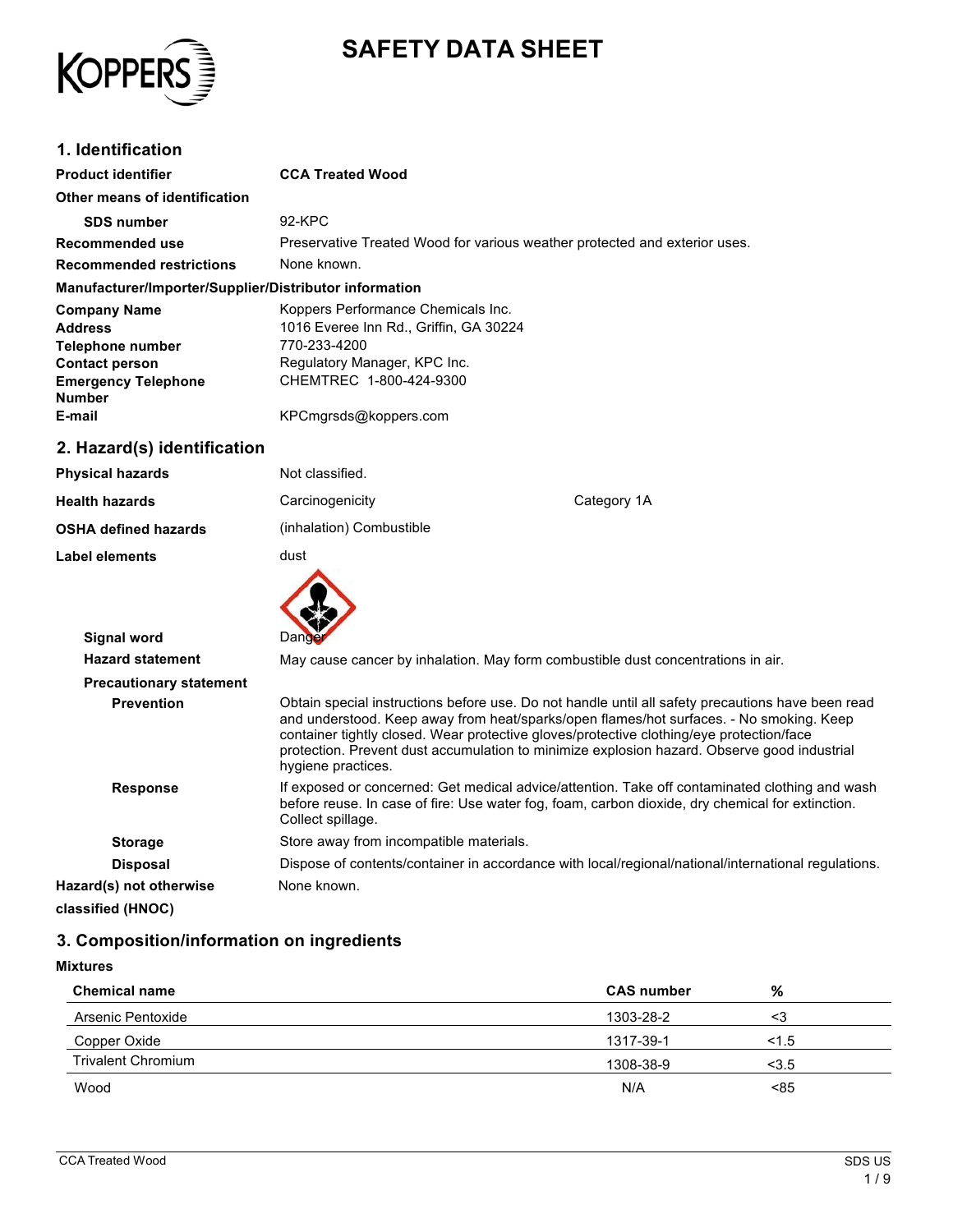| <b>Composition comments</b>                                                  | All concentrations are in percent by weight unless ingredient is a gas. Gas concentrations are in<br>percent by volume.<br>Components not listed are either non-hazardous or are below reportable limits.                                                                                                                                                                                                                                                                                                                                                                                                                                                                                                                                                                                                                                         |  |  |
|------------------------------------------------------------------------------|---------------------------------------------------------------------------------------------------------------------------------------------------------------------------------------------------------------------------------------------------------------------------------------------------------------------------------------------------------------------------------------------------------------------------------------------------------------------------------------------------------------------------------------------------------------------------------------------------------------------------------------------------------------------------------------------------------------------------------------------------------------------------------------------------------------------------------------------------|--|--|
|                                                                              | Depending on the additives applied to the treating solution, this wood may also contain <1 %<br>of mold inhibitors, <1% of a non-hazardous oil emulsion, and <% of a colorant.                                                                                                                                                                                                                                                                                                                                                                                                                                                                                                                                                                                                                                                                    |  |  |
| 4. First-aid measures                                                        |                                                                                                                                                                                                                                                                                                                                                                                                                                                                                                                                                                                                                                                                                                                                                                                                                                                   |  |  |
| <b>Inhalation</b>                                                            | Move to fresh air. If breathing is difficult, give oxygen. Get medical attention immediately. Some<br>species may cause allergic respiratory reactions with asthma-like symptoms in sensitized<br>individuals.                                                                                                                                                                                                                                                                                                                                                                                                                                                                                                                                                                                                                                    |  |  |
| <b>Skin contact</b>                                                          | Remove contaminated clothing. Wash skin thoroughly with soap and water for several minutes.<br>Prolonged contact with treated wood and/or treated wood dust, especially when freshly treated at<br>the plant, may cause irritation to the skin. Abrasive handling or rubbing of the treated wood may<br>increase skin irritation. Some wood species, regardless of treatment, may cause dermatitis or<br>allergic skin reactions in sensitized individuals. In case of rashes, wounds or other skin<br>disorders: Seek medical attention and bring along these instructions.                                                                                                                                                                                                                                                                      |  |  |
| Eye contact                                                                  | Do not rub eye. Immediately flush eye(s) with plenty of water. Remove any contact lenses and<br>open eyelids wide apart. If irritation persists get medical attention.                                                                                                                                                                                                                                                                                                                                                                                                                                                                                                                                                                                                                                                                            |  |  |
| Ingestion                                                                    | Rinse mouth thoroughly if dust is ingested. Get medical attention if any discomfort continues.                                                                                                                                                                                                                                                                                                                                                                                                                                                                                                                                                                                                                                                                                                                                                    |  |  |
| <b>Most important</b><br>symptoms/effects, acute and<br>delayed              | Wood dust: May cause nasal dryness, irritation and mucostasis. Coughing, wheezing, sneezing,<br>sinusitis and prolonged colds have also been reported. Depending on wood species may cause<br>respiratory sensitization and/or irritation. Symptoms can include irritation, redness, scratching of<br>the cornea, and tearing. May cause eczema-like skin disorders (dermatitis). Airborne treated or<br>untreated wood dust may cause nose, throat, or lung irritation and other respiratory effects.                                                                                                                                                                                                                                                                                                                                            |  |  |
| Indication of immediate<br>medical attention and special<br>treatment needed | If one ounce of treated wood dust per 10 lbs. of body weight are ingested, acute<br>arsenic intoxication is a possibility.                                                                                                                                                                                                                                                                                                                                                                                                                                                                                                                                                                                                                                                                                                                        |  |  |
| <b>General information</b>                                                   | Ensure that medical personnel are aware of the material(s) involved, and take precautions to<br>protect themselves.                                                                                                                                                                                                                                                                                                                                                                                                                                                                                                                                                                                                                                                                                                                               |  |  |
| 5. Fire-fighting measures                                                    |                                                                                                                                                                                                                                                                                                                                                                                                                                                                                                                                                                                                                                                                                                                                                                                                                                                   |  |  |
| Suitable extinguishing media                                                 | Water fog. Foam. Carbon dioxide (CO2). Dry chemical powder. Apply extinguishing media<br>carefully to avoid creating airborne dust.                                                                                                                                                                                                                                                                                                                                                                                                                                                                                                                                                                                                                                                                                                               |  |  |
| Unsuitable extinguishing<br>media                                            | Do not use water jet as an extinguisher, as this will spread the fire.                                                                                                                                                                                                                                                                                                                                                                                                                                                                                                                                                                                                                                                                                                                                                                            |  |  |
| Specific hazards arising from<br>the chemical                                | Explosion hazard: Avoid generating dust; fine dust dispersed in air in sufficient concentrations<br>and in the presence of an ignition source is a potential dust explosion hazard. Depending on<br>moisture content, and more importantly, particle diameter and airborne concentration, wood dust<br>in a contained area may explode in the presence of an ignition source. Wood dust may similarly<br>deflagrate (combustion without detonation like an explosion) if ignited in an open or loosely<br>contained area. An airborne concentration of 40 grams (40,000 mg) of dust per cubic meter of air<br>is often used as the LEL for wood dusts. Reference NFPA Standards- 654 and 664 for guidance.<br>Toxic vapors from wood and preservative may be given off in a fire. Ash will contain free arsenic<br>and chromium and may be toxic. |  |  |
| Special protective equipment<br>and precautions for firefighters             | Self-contained breathing apparatus and full protective clothing must be worn in case of fire.                                                                                                                                                                                                                                                                                                                                                                                                                                                                                                                                                                                                                                                                                                                                                     |  |  |
| <b>Fire fighting</b><br>equipment/instructions                               | In case of fire and/or explosion do not breathe fumes. Move containers from fire area if you can<br>do so without risk.                                                                                                                                                                                                                                                                                                                                                                                                                                                                                                                                                                                                                                                                                                                           |  |  |
| <b>Specific methods</b>                                                      | Use standard firefighting procedures and consider the hazards of other involved materials.                                                                                                                                                                                                                                                                                                                                                                                                                                                                                                                                                                                                                                                                                                                                                        |  |  |
| <b>General fire hazards</b>                                                  | May form combustible dust concentrations in air.                                                                                                                                                                                                                                                                                                                                                                                                                                                                                                                                                                                                                                                                                                                                                                                                  |  |  |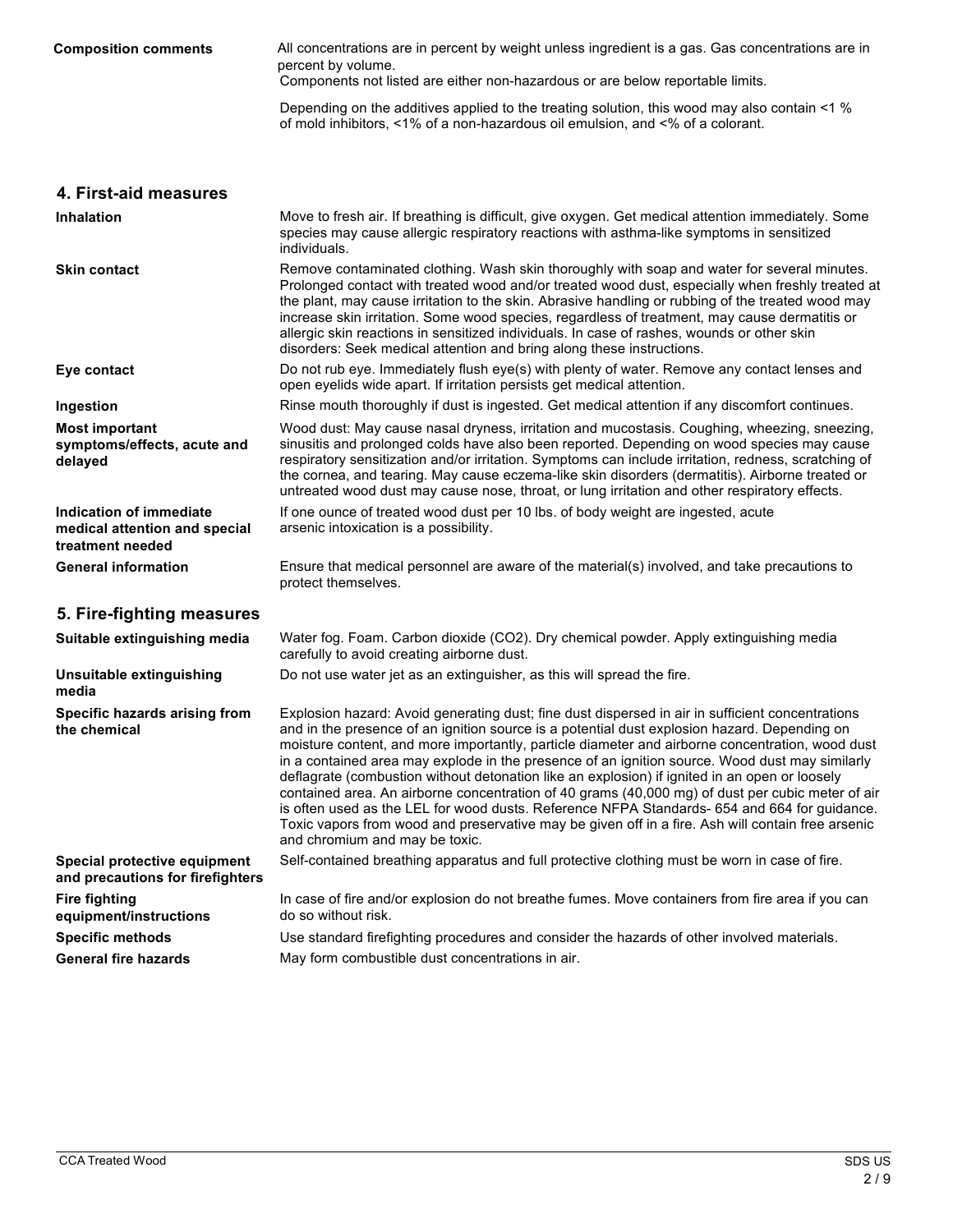#### **6. Accidental release measures**

| Personal precautions,<br>protective equipment and<br>emergency procedures | Use only non-sparking tools. Keep unnecessary personnel away. Keep people away from and<br>upwind of spill/leak. Dust deposits should not be allowed to accumulate on surfaces, as these<br>may form an explosive mixture if they are released into the atmosphere in sufficient concentration.<br>Wear appropriate protective equipment and clothing during clean-up. Ensure adequate ventilation.<br>Local authorities should be advised if significant spillages cannot be contained. For personal<br>protection, see section 8 of the SDS.                                                                                                                                                                                                                                                                        |
|---------------------------------------------------------------------------|-----------------------------------------------------------------------------------------------------------------------------------------------------------------------------------------------------------------------------------------------------------------------------------------------------------------------------------------------------------------------------------------------------------------------------------------------------------------------------------------------------------------------------------------------------------------------------------------------------------------------------------------------------------------------------------------------------------------------------------------------------------------------------------------------------------------------|
| <b>Methods and materials for</b><br>containment and cleaning up           | Eliminate all ignition sources (no smoking, flares, sparks, or flames in immediate area). Take<br>precautionary measures against static discharge. Use only non-sparking tools. Avoid dispersal of<br>dust in the air (i.e., clearing dust surfaces with compressed air). Stop the flow of material, if this is<br>without risk.                                                                                                                                                                                                                                                                                                                                                                                                                                                                                      |
|                                                                           | Large Spills: Wet down with water and dike for later disposal. Shovel the material into<br>waste container. Following product recovery, flush area with water.                                                                                                                                                                                                                                                                                                                                                                                                                                                                                                                                                                                                                                                        |
|                                                                           | Small Spills: Sweep up or vacuum up spillage and collect in suitable container for disposal.                                                                                                                                                                                                                                                                                                                                                                                                                                                                                                                                                                                                                                                                                                                          |
|                                                                           | Never return spills to original containers for re-use. For waste disposal, see section 13 of the SDS.                                                                                                                                                                                                                                                                                                                                                                                                                                                                                                                                                                                                                                                                                                                 |
| <b>Environmental precautions</b>                                          | Avoid release to the environment. Prevent further leakage or spillage if safe to do so. Avoid<br>discharge into drains, water courses or onto the ground. Inform appropriate managerial or<br>supervisory personnel of all environmental releases.                                                                                                                                                                                                                                                                                                                                                                                                                                                                                                                                                                    |
| 7. Handling and storage                                                   |                                                                                                                                                                                                                                                                                                                                                                                                                                                                                                                                                                                                                                                                                                                                                                                                                       |
| Precautions for safe handling                                             | Obtain special instructions before use. Do not handle until all safety precautions have been read<br>and understood. Minimize dust generation and accumulation. Avoid significant deposits of<br>material, especially on horizontal surfaces, which may become airborne and form combustible<br>dust clouds and may contribute to secondary explosions. Routine housekeeping should be<br>instituted to ensure that dusts do not accumulate on surfaces. Keep away from heat/sparks/open<br>flames/hot surfaces. - No smoking. Explosion-proof general and local exhaust ventilation. Avoid<br>prolonged exposure. Wear appropriate personal protective equipment. Avoid release to the<br>environment. Do not burn preserved wood. Do not use preserved wood as Mulch. Observe good<br>industrial hygiene practices. |
| Conditions for safe storage,<br>including any incompatibilities           | Keep away from heat, spark, open flames and other sources of ignition. Store away<br>from incompatible materials (see Section 10 of the SDS).                                                                                                                                                                                                                                                                                                                                                                                                                                                                                                                                                                                                                                                                         |

### **8. Exposure controls/personal protection**

#### **Occupational exposure limits**

**U.S. - OSHA**

| <b>Components</b>                          | Type                                                              | Value                | <b>Form</b>         |  |
|--------------------------------------------|-------------------------------------------------------------------|----------------------|---------------------|--|
| Wood Dust (CAS N/A)                        | PEL                                                               | $5 \text{ mg/m}$     | Respirable dust.    |  |
|                                            |                                                                   | $15 \text{ mg/m}$    | Total fraction.     |  |
|                                            | US. OSHA Table Z-1 Limits for Air Contaminants (29 CFR 1910.1000) |                      |                     |  |
| <b>Components</b>                          | Type                                                              | Value                |                     |  |
| Trivalent Chromium (CAS 1308-              | <b>PEL</b>                                                        | $0.5 \text{ mg/m}$ 3 |                     |  |
| $38-9)$                                    |                                                                   |                      |                     |  |
| <b>ACGIH</b>                               |                                                                   |                      |                     |  |
| <b>Components</b>                          | Type                                                              | Value                | Form                |  |
| Wood Dust (CAS N/A)                        | TWA                                                               | 1 $mq/m3$            | Inhalable fraction. |  |
|                                            | US. NIOSH: Pocket Guide to Chemical Hazards                       |                      |                     |  |
| <b>Components</b>                          | Type                                                              | Value                | Form                |  |
| Arsenic Pentoxide (CAS<br>1303-28-2)       | Ceiling                                                           | $0.001$ mg/m $3$     | Dust and mist.      |  |
| Copper Oxide (CAS                          | <b>TWA</b>                                                        | 1 mg/m $3$           |                     |  |
| $1317 - 39 - 1$                            |                                                                   |                      |                     |  |
| Arsenic Pentoxide (CAS<br>$1303 - 28 - 2)$ | <b>TWA</b>                                                        | $0.5 \text{ mg/m}$ 3 |                     |  |
| Wood Dust (CAS N/A)                        | TWA                                                               | 1 $mq/m3$            | Dust                |  |
|                                            |                                                                   |                      |                     |  |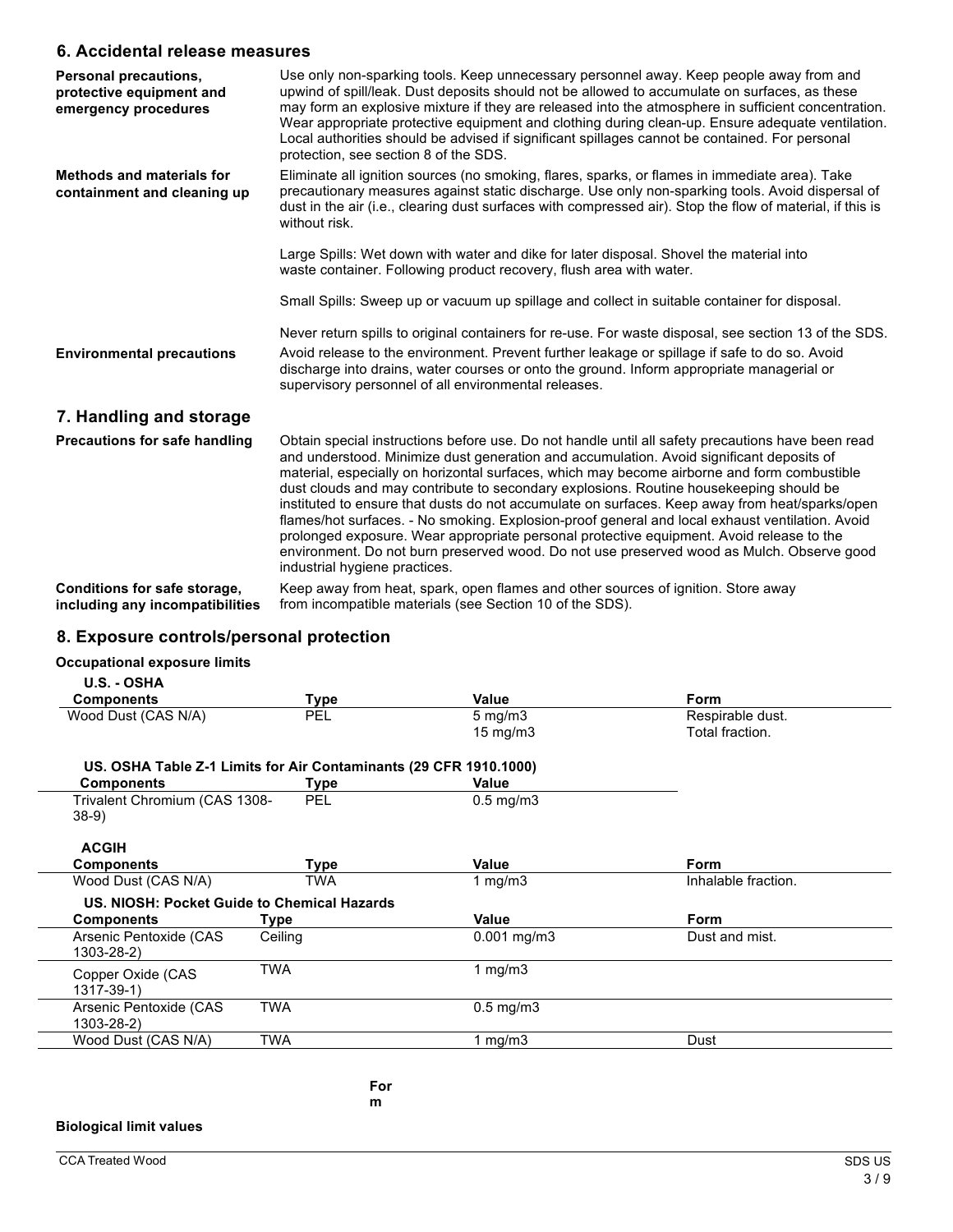### **ACGIH Biological Exposure Indices**

| <b>Components</b>                                         | Value      | <b>Determinant</b>                                                                                                                                                                                                                                                                                                                                                                                                                                                                                                                                                                                                                                                                                     | <b>Specimen</b> | <b>Sampling Time</b> |
|-----------------------------------------------------------|------------|--------------------------------------------------------------------------------------------------------------------------------------------------------------------------------------------------------------------------------------------------------------------------------------------------------------------------------------------------------------------------------------------------------------------------------------------------------------------------------------------------------------------------------------------------------------------------------------------------------------------------------------------------------------------------------------------------------|-----------------|----------------------|
| Arsenic Pentoxide (CAS<br>1303-28-2)                      | 35 µg/l    | Inorganic arsenic, plus<br>methylated, metabolites as As                                                                                                                                                                                                                                                                                                                                                                                                                                                                                                                                                                                                                                               | Urine           |                      |
| * - For sampling details, please see the source document. |            |                                                                                                                                                                                                                                                                                                                                                                                                                                                                                                                                                                                                                                                                                                        |                 |                      |
| Appropriate engineering<br>controls                       |            | Explosion-proof general and local exhaust ventilation. Good general ventilation (typically 10 air<br>changes per hour) should be used. Ventilation rates should be matched to conditions. If<br>applicable, use process enclosures, local exhaust ventilation, or other engineering controls to<br>maintain airborne levels below recommended exposure limits. If exposure limits have not been<br>established, maintain airborne levels to an acceptable level.                                                                                                                                                                                                                                       |                 |                      |
|                                                           |            | Individual protection measures, such as personal protective equipment                                                                                                                                                                                                                                                                                                                                                                                                                                                                                                                                                                                                                                  |                 |                      |
| <b>Eye/face protection</b>                                |            | Wear dust-resistant safety goggles with side shields where there is danger of eye contact.                                                                                                                                                                                                                                                                                                                                                                                                                                                                                                                                                                                                             |                 |                      |
| <b>Skin protection</b>                                    |            |                                                                                                                                                                                                                                                                                                                                                                                                                                                                                                                                                                                                                                                                                                        |                 |                      |
| <b>Hand protection</b>                                    |            | When handling wood, wear leather or fabric gloves.                                                                                                                                                                                                                                                                                                                                                                                                                                                                                                                                                                                                                                                     |                 |                      |
| Other                                                     |            | Wear suitable protective clothing. Use of an impervious apron is recommended.                                                                                                                                                                                                                                                                                                                                                                                                                                                                                                                                                                                                                          |                 |                      |
| <b>Respiratory protection</b>                             |            | If engineering controls do not maintain airborne concentrations below recommended exposure<br>limits (where applicable) or to an acceptable level (in countries where exposure limits have<br>not been established), an approved respirator must be worn. Use a NIOSH-approved<br>respirator if there is a potential for exposure to dust exceeding exposure limits (See 29 CRF<br>1910.134, respiratory protection standard).                                                                                                                                                                                                                                                                         |                 |                      |
| <b>Thermal hazards</b>                                    |            | Wear appropriate thermal protective clothing, when necessary.                                                                                                                                                                                                                                                                                                                                                                                                                                                                                                                                                                                                                                          |                 |                      |
| <b>General hygiene</b><br>considerations                  | processed. | If wood dust contacts the skin, workers should wash the affected areas with soap and water.<br>Clothing contaminated with wood dust should be removed, and provisions should be made for the<br>safe removal of the chemical from the clothing. Persons laundering the clothes should be informed<br>of the hazardous properties of wood dust. A worker who handles wood dust should thoroughly<br>wash hands, forearms, and face with soap and water before eating, using tobacco products, using<br>toilet facilities, applying cosmetics, or taking medication. Workers should not eat, drink, use<br>tobacco products, apply cosmetics, or take medication in areas where wood dust is handled, or |                 |                      |

## **9. Physical and chemical properties**

| Appearance                                 |                 |
|--------------------------------------------|-----------------|
| <b>Physical state</b>                      | Solid.          |
| Form                                       | Solid.          |
| Color                                      | Yellow/green.   |
| Odor                                       | Wood odor.      |
| Odor threshold                             | Not available.  |
| рH                                         | Not applicable. |
| Melting point/freezing point               | Not available.  |
| Initial boiling point and boiling<br>range | Not available.  |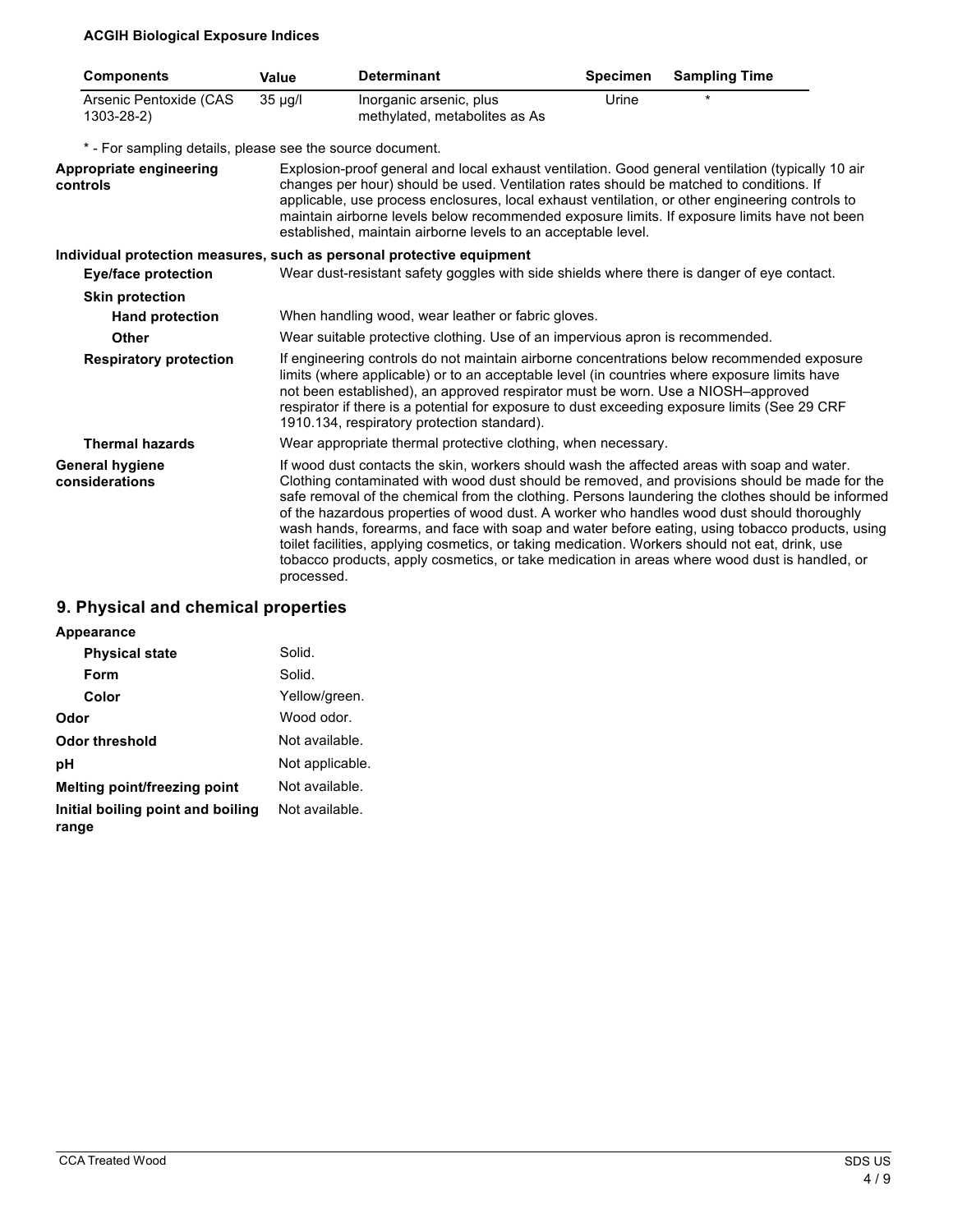| <b>Flash point</b>                                | Not available.                                                                                |
|---------------------------------------------------|-----------------------------------------------------------------------------------------------|
| <b>Evaporation rate</b>                           | Not available.                                                                                |
| Flammability (solid, gas)                         | Combustible solid.                                                                            |
| Upper/lower flammability or explosive limits      |                                                                                               |
| <b>Flammability limit - lower</b><br>(%)          | Not available.                                                                                |
| <b>Flammability limit - upper</b><br>(%)          | Not available.                                                                                |
| Explosive limit - lower (%)                       | Not available.                                                                                |
| Explosive limit - upper (%)                       | Not available.                                                                                |
| Vapor pressure                                    | Not applicable.                                                                               |
| Vapor density                                     | Not applicable.                                                                               |
| <b>Relative density</b>                           | Not available.                                                                                |
| Solubility(ies)                                   |                                                                                               |
| Solubility (water)                                | Highly insoluble.                                                                             |
| <b>Partition coefficient</b><br>(n-octanol/water) | Not available.                                                                                |
| <b>Auto-ignition</b><br>temperature               | available.<br>Not                                                                             |
| <b>Decomposition</b><br>temperature               | available.<br>Not                                                                             |
| <b>Viscosity</b>                                  | Not applicable.                                                                               |
| <b>Other information</b>                          |                                                                                               |
| <b>Density</b>                                    | As wood.                                                                                      |
| 10. Stability and reactivity                      |                                                                                               |
| <b>Reactivity</b>                                 | The product is stable and non-reactive under normal conditions of use, storage and transport. |

| <b>Chemical stability</b>                    | Material is stable under normal conditions.                                                                                         |
|----------------------------------------------|-------------------------------------------------------------------------------------------------------------------------------------|
| <b>Possibility of hazardous</b><br>reactions | No dangerous reaction known under conditions of normal use.                                                                         |
| <b>Conditions to avoid</b>                   | Keep away from heat, sparks and open flame. Minimize dust generation and accumulation.<br>Contact with incompatible materials.      |
| Incompatible materials                       | Strong oxidizing agents.                                                                                                            |
| <b>Hazardous decomposition</b><br>products   | Toxic vapors from wood and preservative may be given off in a fire. Ash will contain free arsenic<br>and chromium and may be toxic. |

### **11. Toxicological information**

#### **Information on likely routes of exposure**

| <b>Inhalation</b>                                                                     | Wood dust, treated or untreated, is irritating to the nose, throat and lungs. Prolonged or repeated<br>inhalation of wood dusts may cause respiratory irritation, recurrent bronchitis and prolonged<br>colds. Some species may cause allergic respiratory reactions with asthma-like symptoms in<br>sensitized individuals. Prolonged exposure to wood dusts by inhalation has been reported to be<br>associated with nasal and paranasal cancer.                                                     |
|---------------------------------------------------------------------------------------|--------------------------------------------------------------------------------------------------------------------------------------------------------------------------------------------------------------------------------------------------------------------------------------------------------------------------------------------------------------------------------------------------------------------------------------------------------------------------------------------------------|
| <b>Skin contact</b>                                                                   | Handling may cause splinters. Prolonged contact with treated wood and/or treated wood dust,<br>especially when freshly treated at the plant, may cause irritation to the skin. Abrasive handling<br>or rubbing of the treated wood may increase skin irritation. Some wood species, regardless of<br>treatment, may cause dermatitis or allergic skin reactions in sensitized individuals.                                                                                                             |
| Eye contact                                                                           | Dust may irritate the eyes.                                                                                                                                                                                                                                                                                                                                                                                                                                                                            |
| Ingestion                                                                             | Not likely, due to the form of the product. However, ingestion of dusts generated during working<br>operations may cause nausea and vomiting. If one ounce of treated wood dust per 10 lbs. of<br>body weight are ingested, acute arsenic intoxication is a possibility. Certain species of wood and<br>their dusts may contain natural toxins, which can have adverse effects in humans.                                                                                                              |
| Symptoms related to the<br>physical, chemical and<br>toxicological<br>characteristics | Wood dust: May cause nasal dryness, irritation and mucostasis. Coughing, wheezing, sneezing,<br>sinusitis and prolonged colds have also been reported. Depending on wood species may cause<br>respiratory sensitization and/or irritation. Symptoms can include irritation, redness, scratching of<br>the cornea, and tearing. May cause eczema-like skin disorders (dermatitis). Airborne treated or<br>untreated wood dust may cause nose, throat, or lung irritation and other respiratory effects. |
| Information on toxicological effects                                                  |                                                                                                                                                                                                                                                                                                                                                                                                                                                                                                        |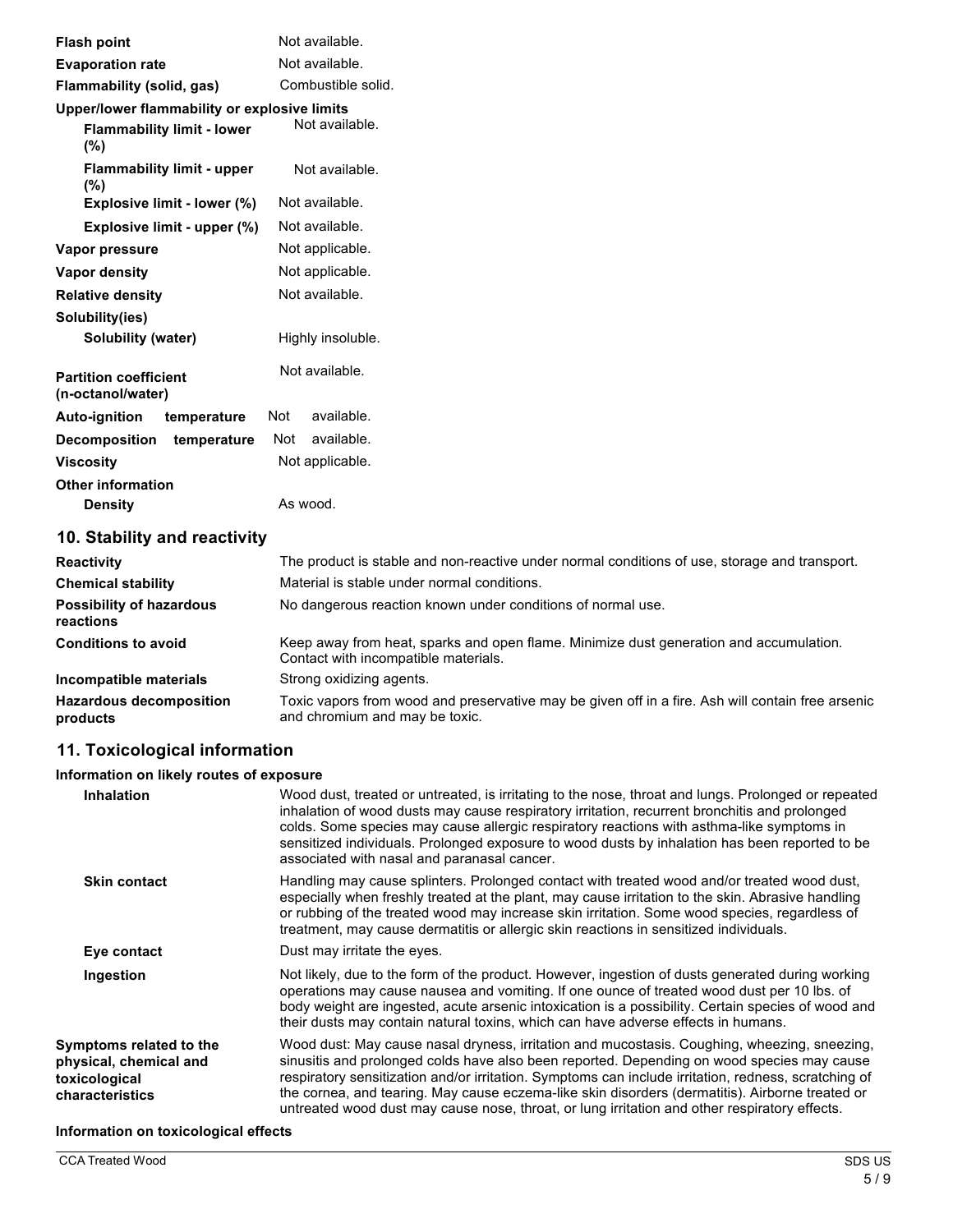| <b>Acute toxicity</b>                                                                                                              | Not expected to be acutely toxic.                                                                                                                                                                                                                                                                                                                                                                                                                                                                                                                                                                                                                                                                                                                                                                                                                                                                                                                                                                                                                                         |                                                                                                                                                                                                |  |  |
|------------------------------------------------------------------------------------------------------------------------------------|---------------------------------------------------------------------------------------------------------------------------------------------------------------------------------------------------------------------------------------------------------------------------------------------------------------------------------------------------------------------------------------------------------------------------------------------------------------------------------------------------------------------------------------------------------------------------------------------------------------------------------------------------------------------------------------------------------------------------------------------------------------------------------------------------------------------------------------------------------------------------------------------------------------------------------------------------------------------------------------------------------------------------------------------------------------------------|------------------------------------------------------------------------------------------------------------------------------------------------------------------------------------------------|--|--|
| <b>Skin corrosion/irritation</b>                                                                                                   | Dust may irritate skin.                                                                                                                                                                                                                                                                                                                                                                                                                                                                                                                                                                                                                                                                                                                                                                                                                                                                                                                                                                                                                                                   |                                                                                                                                                                                                |  |  |
| Serious eye damage/eye<br>irritation                                                                                               | Dust may irritate the eyes.                                                                                                                                                                                                                                                                                                                                                                                                                                                                                                                                                                                                                                                                                                                                                                                                                                                                                                                                                                                                                                               |                                                                                                                                                                                                |  |  |
| <b>Respiratory or skin sensitization</b>                                                                                           |                                                                                                                                                                                                                                                                                                                                                                                                                                                                                                                                                                                                                                                                                                                                                                                                                                                                                                                                                                                                                                                                           |                                                                                                                                                                                                |  |  |
| <b>ACGIH Sensitization</b>                                                                                                         |                                                                                                                                                                                                                                                                                                                                                                                                                                                                                                                                                                                                                                                                                                                                                                                                                                                                                                                                                                                                                                                                           |                                                                                                                                                                                                |  |  |
| Wood Dust (CAS N/A)                                                                                                                |                                                                                                                                                                                                                                                                                                                                                                                                                                                                                                                                                                                                                                                                                                                                                                                                                                                                                                                                                                                                                                                                           | Dermal sensitization<br>Respiratory sensitization                                                                                                                                              |  |  |
| <b>Respiratory sensitization</b>                                                                                                   | Exposure to wood dusts can result in hypersensitivity,                                                                                                                                                                                                                                                                                                                                                                                                                                                                                                                                                                                                                                                                                                                                                                                                                                                                                                                                                                                                                    |                                                                                                                                                                                                |  |  |
| <b>Skin sensitization</b>                                                                                                          | sometimes erosion and secondary infections occur.                                                                                                                                                                                                                                                                                                                                                                                                                                                                                                                                                                                                                                                                                                                                                                                                                                                                                                                                                                                                                         | Exposure to wood dust can result in the development of contact dermatitis. The primary irritant<br>dermatitis resulting from skin contact with wood dusts consist of erythema, blistering, and |  |  |
| Germ cell mutagenicity                                                                                                             | No component of this product present at levels greater than or equal to 0.1% is identified as a<br>mutagen by OSHA.                                                                                                                                                                                                                                                                                                                                                                                                                                                                                                                                                                                                                                                                                                                                                                                                                                                                                                                                                       |                                                                                                                                                                                                |  |  |
| Carcinogenicity                                                                                                                    | May cause cancer by inhalation.<br>exposed to wood dusts.                                                                                                                                                                                                                                                                                                                                                                                                                                                                                                                                                                                                                                                                                                                                                                                                                                                                                                                                                                                                                 | This classification is based on an increased incidence of nasal and paranasal cancers in people                                                                                                |  |  |
|                                                                                                                                    | <b>IARC Monographs. Overall Evaluation of Carcinogenicity</b>                                                                                                                                                                                                                                                                                                                                                                                                                                                                                                                                                                                                                                                                                                                                                                                                                                                                                                                                                                                                             |                                                                                                                                                                                                |  |  |
| Arsenic Pentoxide (CAS 1303-28-2)<br>Trivalent Chromium (CAS 1308-38-9)<br>Wood Dust (CAS N/A)<br><b>NTP Report on Carcinogens</b> |                                                                                                                                                                                                                                                                                                                                                                                                                                                                                                                                                                                                                                                                                                                                                                                                                                                                                                                                                                                                                                                                           | 1 Carcinogenic to humans.<br>3 Not classifiable as to carcinogenicity to humans.<br>1 Carcinogenic to humans.                                                                                  |  |  |
| Arsenic Pentoxide (CAS 1303-28-2)<br>Wood Dust (CAS N/A)                                                                           | OSHA Specifically Regulated Substances (29 CFR 1910.1001-1050)                                                                                                                                                                                                                                                                                                                                                                                                                                                                                                                                                                                                                                                                                                                                                                                                                                                                                                                                                                                                            | Known To Be Human Carcinogen.<br>Known To Be Human Carcinogen.                                                                                                                                 |  |  |
| Arsenic Pentoxide (CAS 1303-28-2)                                                                                                  |                                                                                                                                                                                                                                                                                                                                                                                                                                                                                                                                                                                                                                                                                                                                                                                                                                                                                                                                                                                                                                                                           | Cancer                                                                                                                                                                                         |  |  |
| <b>Reproductive toxicity</b>                                                                                                       |                                                                                                                                                                                                                                                                                                                                                                                                                                                                                                                                                                                                                                                                                                                                                                                                                                                                                                                                                                                                                                                                           | This product is not expected to cause reproductive or developmental effects.                                                                                                                   |  |  |
| Specific target organ toxicity -<br>single exposure                                                                                | Not classified.                                                                                                                                                                                                                                                                                                                                                                                                                                                                                                                                                                                                                                                                                                                                                                                                                                                                                                                                                                                                                                                           |                                                                                                                                                                                                |  |  |
| Specific target organ toxicity -<br>repeated exposure                                                                              | Not classified.                                                                                                                                                                                                                                                                                                                                                                                                                                                                                                                                                                                                                                                                                                                                                                                                                                                                                                                                                                                                                                                           |                                                                                                                                                                                                |  |  |
| <b>Aspiration hazard</b>                                                                                                           | Not likely, due to the form of the product.                                                                                                                                                                                                                                                                                                                                                                                                                                                                                                                                                                                                                                                                                                                                                                                                                                                                                                                                                                                                                               |                                                                                                                                                                                                |  |  |
| <b>Chronic effects</b>                                                                                                             | Chronic exposure to wood dusts can result in pneumonitis, and coughing, wheezing, fever and<br>the other signs and symptoms associated with chronic bronchitis. Individuals with pre-existing<br>disease in or a history of ailments involving the skin, kidney, liver, respiratory tract, eyes, or<br>nervous system are at a greater than normal risk of developing adverse effects from woodworking<br>operations with this product.                                                                                                                                                                                                                                                                                                                                                                                                                                                                                                                                                                                                                                   |                                                                                                                                                                                                |  |  |
| <b>Further information</b>                                                                                                         | The effects of industrial exposure to the chrome-copper-arsenic preservative used to treat CCA<br>wood has been evaluated in three independent epidemiology studies. In each case the authors<br>concluded that workers exposed on a daily basis to these preservatives were at no increased<br>risk of death or disease as a result of their exposure.<br>Recreational exposure to children using CCA treated wood playground equipment has been<br>evaluated. The results of this study indicate that the amount of arsenic transferred from the wood<br>surface to the child is within the normal variation of total arsenic exposure to children and that the<br>maximum risks of skin cancer associated with the exposure approximates the skin cancer risk<br>from the sunlight experienced during play periods. Leaf, stem, and fruit of grape plants grown<br>adjacent to CCA treated wood poles did not take up preservative components from the poles<br>above background levels (limit of detection 0.2 and 0.05 ppm for chrome and arsenic,<br>respectively). |                                                                                                                                                                                                |  |  |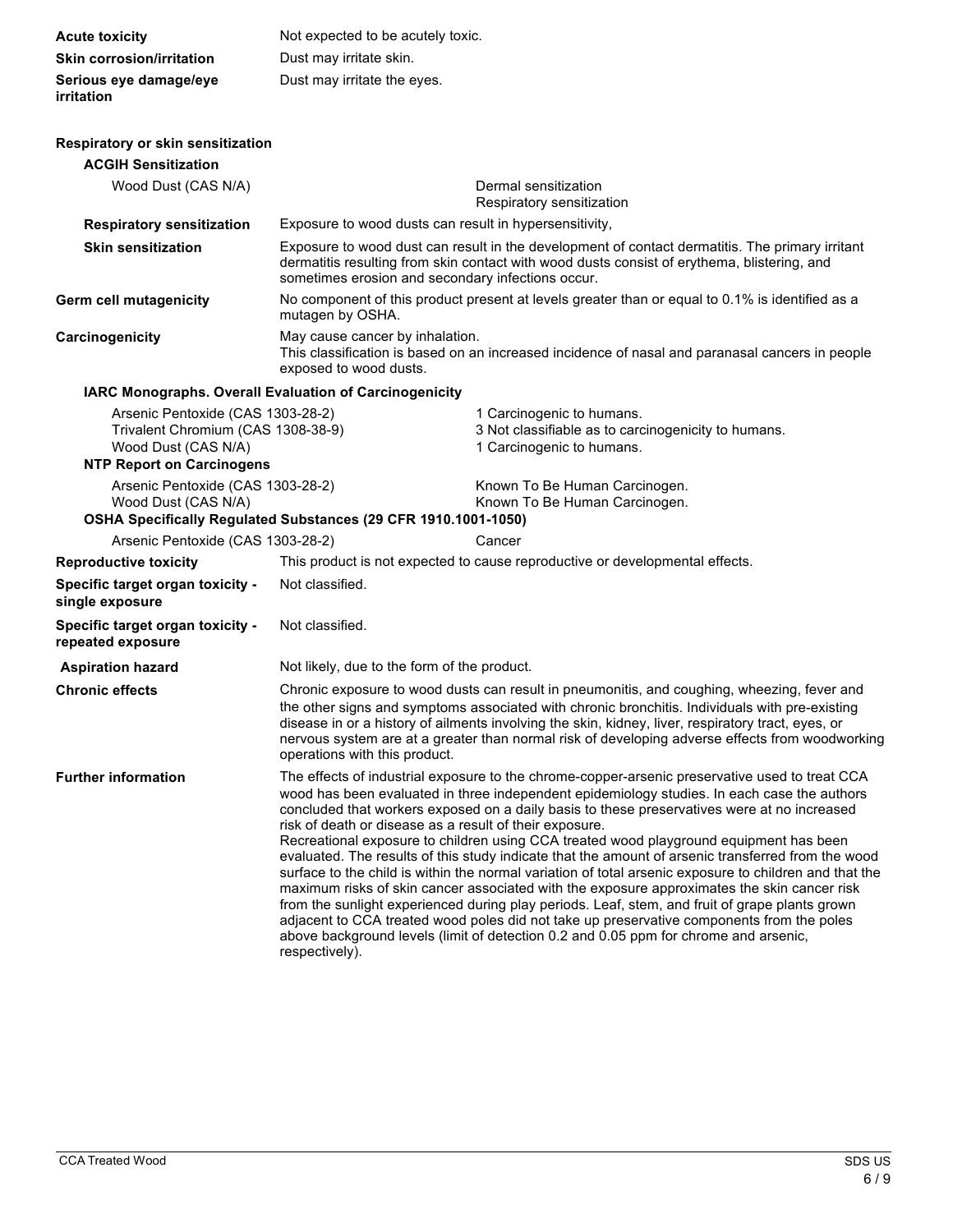### **12. Ecological information**

| <b>Ecotoxicity</b>               | The product is not classified as environmentally hazardous. However, this does not exclude the<br>possibility that large or frequent spills can have a harmful or damaging effect on the environment. |
|----------------------------------|-------------------------------------------------------------------------------------------------------------------------------------------------------------------------------------------------------|
| Persistence and degradability    | No data is available on the degradability of this product.                                                                                                                                            |
| <b>Bioaccumulative potential</b> | No data available on bioaccumulation.                                                                                                                                                                 |
| Mobility in soil                 | The product is insoluble in water.                                                                                                                                                                    |
| <b>Mobility in general</b>       | The product is not volatile but may be spread by dust-raising handling.                                                                                                                               |
| Other adverse effects            | No other adverse environmental effects (e.g. ozone depletion, photochemical ozone creation<br>potential, endocrine disruption, global warming potential) are expected from this component.            |

### **13. Disposal considerations**

| <b>Disposal instructions</b>                     | Collect and reclaim or dispose in sealed containers at licensed waste disposal site. Do not allow<br>this material to drain into sewers/water supplies. Do not contaminate ponds, waterways or ditches<br>with chemical or used container. DO NOT BURN! Ash may be toxic and a hazardous waste;<br>combustion vapors may be toxic. Dispose of contents/container in accordance with<br>local/regional/national/international regulations. |
|--------------------------------------------------|-------------------------------------------------------------------------------------------------------------------------------------------------------------------------------------------------------------------------------------------------------------------------------------------------------------------------------------------------------------------------------------------------------------------------------------------|
| Local disposal regulations                       | Dispose in accordance with all applicable regulations.                                                                                                                                                                                                                                                                                                                                                                                    |
| Hazardous waste code                             | The waste code should be assigned in discussion between the user, the producer and the waste<br>disposal company.                                                                                                                                                                                                                                                                                                                         |
| <b>US RCRA Hazardous Waste P List: Reference</b> |                                                                                                                                                                                                                                                                                                                                                                                                                                           |

#### **urdous Waste P List: Reference**

| Arsenic Pentoxide (CAS 1303-28-2) | P011 |
|-----------------------------------|------|
|-----------------------------------|------|

**Waste from residues / unused products** Dispose of in accordance with local regulations. Empty containers or liners may retain some product residues. This material and its container must be disposed of in a safe manner (see: Disposal instructions).

**Contaminated packaging** Empty containers should be taken to an approved waste handling site for recycling or disposal. Since emptied containers may retain product residue, follow label warnings even after container is emptied.

#### **14. Transport information**

#### **DOT**

Not regulated as dangerous goods.

#### **IATA**

Not regulated as dangerous goods.

#### **IMDG**

Not regulated as dangerous goods.

#### **Transport in bulk according to Annex II of MARPOL 73/78 and the IBC Code** Not applicable.

#### **15. Regulatory information**

| <b>US federal regulations</b>                                      |                                                                       | This product is a "Hazardous Chemical" as defined by the OSHA Hazard Communication<br>Standard, 29 CFR 1910, 1200.<br>All components are listed on or exempt from the U.S. EPA TSCA Inventory List. |  |  |  |
|--------------------------------------------------------------------|-----------------------------------------------------------------------|-----------------------------------------------------------------------------------------------------------------------------------------------------------------------------------------------------|--|--|--|
|                                                                    | TSCA Section 12(b) Export Notification (40 CFR 707, Subpt. D)         |                                                                                                                                                                                                     |  |  |  |
| Not regulated.                                                     |                                                                       |                                                                                                                                                                                                     |  |  |  |
|                                                                    | <b>OSHA Specifically Requiated Substances (29 CFR 1910.1001-1050)</b> |                                                                                                                                                                                                     |  |  |  |
| Arsenic Pentoxide (CAS 1303-28-2)                                  |                                                                       | Cancer<br>Liver<br><b>Skin</b><br>Respiratory irritation<br>Nervous system<br>Acute toxicity                                                                                                        |  |  |  |
|                                                                    | <b>CERCLA Hazardous Substance List (40 CFR 302.4)</b>                 |                                                                                                                                                                                                     |  |  |  |
| Arsenic Pentoxide (CAS 1303-28-2)                                  |                                                                       | LISTED                                                                                                                                                                                              |  |  |  |
| Copper Oxide (CAS 1317-39-1)<br>Trivalent Chromium (CAS 1308-38-9) |                                                                       | LISTED<br><b>LISTED</b>                                                                                                                                                                             |  |  |  |
| Superfund Amendments and Reauthorization Act of 1986 (SARA)        |                                                                       |                                                                                                                                                                                                     |  |  |  |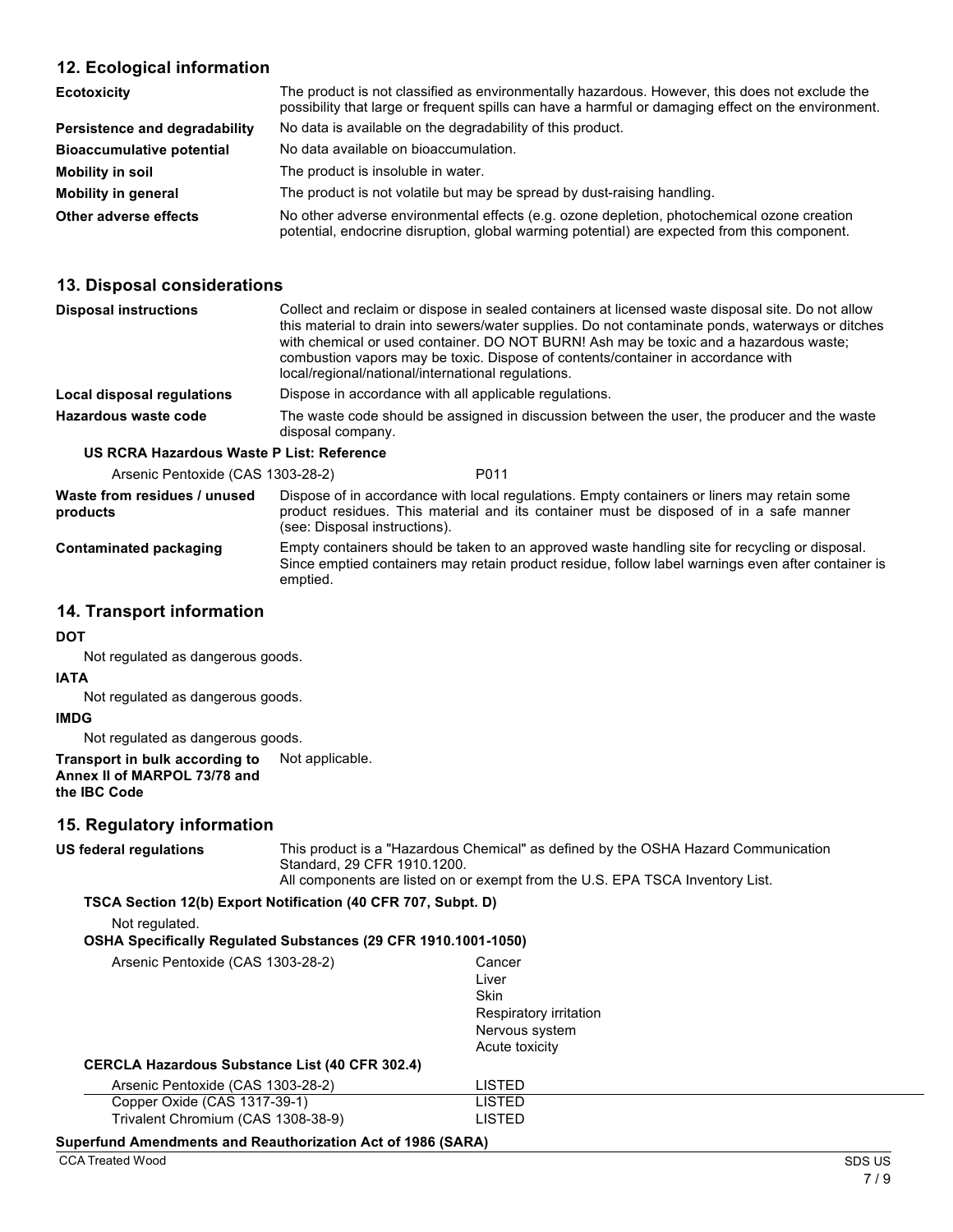| <b>Hazard categories</b> | Immediate Hazard - No                     |
|--------------------------|-------------------------------------------|
|                          | Delayed Hazard - Yes<br>Fire Hazard - Yes |
|                          | Pressure Hazard - No                      |
|                          | Reactivity Hazard - No                    |

#### **SARA 302 Extremely hazardous substance**

| <b>Chemical name</b>                                                                                                                                                                                            | <b>CAS number</b> | Reportable<br>quantity<br>(pounds) | <b>Threshold</b><br>planning quantity<br>(pounds) | <b>Threshold</b><br>planning quantity,<br>lower value<br>(pounds)                                                     | <b>Threshold</b><br>planning quantity,<br>upper value<br>(pounds) |  |
|-----------------------------------------------------------------------------------------------------------------------------------------------------------------------------------------------------------------|-------------------|------------------------------------|---------------------------------------------------|-----------------------------------------------------------------------------------------------------------------------|-------------------------------------------------------------------|--|
| Arsenic Pentoxide                                                                                                                                                                                               | 1303-28-2         | 1                                  |                                                   | 100                                                                                                                   | 10000                                                             |  |
| <b>SARA 311/312</b><br><b>Hazardous chemical</b>                                                                                                                                                                | Yes               |                                    |                                                   |                                                                                                                       |                                                                   |  |
| SARA 313 (TRI reporting)<br><b>Chemical name</b>                                                                                                                                                                |                   |                                    | <b>CAS number</b>                                 | % by wt.                                                                                                              |                                                                   |  |
| Arsenic Pentoxide<br>Copper Oxide<br><b>Trivalent Chromium</b>                                                                                                                                                  |                   |                                    | 1303-28-2<br>1317-39-1<br>1308-38-9               | $3$<br>< 1.5<br>< 3.5                                                                                                 |                                                                   |  |
| Other federal regulations                                                                                                                                                                                       |                   |                                    |                                                   |                                                                                                                       |                                                                   |  |
| Clean Air Act (CAA) Section 112 Hazardous Air Pollutants (HAPs) List                                                                                                                                            |                   |                                    |                                                   |                                                                                                                       |                                                                   |  |
| Arsenic Pentoxide (CAS 1303-28-2)<br>Trivalent Chromium (CAS 1308-38-9)<br>Clean Air Act (CAA) Section 112(r) Accidental Release Prevention (40 CFR 68.130)<br>Not regulated.<br><b>Safe Drinking Water Act</b> | Not regulated.    |                                    |                                                   |                                                                                                                       |                                                                   |  |
| (SDWA)                                                                                                                                                                                                          |                   |                                    |                                                   |                                                                                                                       |                                                                   |  |
| US state regulations                                                                                                                                                                                            |                   |                                    |                                                   |                                                                                                                       |                                                                   |  |
| US. Massachusetts RTK - Substance List                                                                                                                                                                          |                   |                                    |                                                   |                                                                                                                       |                                                                   |  |
| Arsenic Pentoxide (CAS 1303-28-2)<br>Trivalent Chromium (CAS 1308-38-9)<br>US. New Jersey Worker and Community Right-to-Know Act                                                                                |                   |                                    |                                                   |                                                                                                                       |                                                                   |  |
| Arsenic Pentoxide (CAS 1303-28-2)<br>Copper Oxide (CAS 1317-39-1)<br>Trivalent Chromium (CAS 1308-38-9)<br>Wood Dust (CAS N/A)                                                                                  |                   |                                    |                                                   |                                                                                                                       |                                                                   |  |
| US. Pennsylvania Worker and Community Right-to-Know Law                                                                                                                                                         |                   |                                    |                                                   |                                                                                                                       |                                                                   |  |
| Arsenic Pentoxide (CAS 1303-28-2)<br>Trivalent Chromium (CAS 1308-38-9)<br>Wood Dust (CAS N/A)<br><b>US. Rhode Island RTK</b>                                                                                   |                   |                                    |                                                   |                                                                                                                       |                                                                   |  |
| Arsenic Pentoxide (CAS 1303-28-2)<br>Copper Oxide (CAS 1317-39-1)<br>Trivalent Chromium (CAS 1308-38-9)                                                                                                         |                   |                                    |                                                   |                                                                                                                       |                                                                   |  |
| US. California Proposition 65<br>reproductive harm.                                                                                                                                                             |                   |                                    |                                                   | WARNING: This product contains a chemical known to the State of California to cause cancer and birth defects or other |                                                                   |  |
|                                                                                                                                                                                                                 |                   |                                    |                                                   | US - California Proposition 65 - Carcinogens & Reproductive Toxicity (CRT): Listed substance                          |                                                                   |  |
| Wood Dust (CAS N/A)                                                                                                                                                                                             |                   |                                    |                                                   |                                                                                                                       |                                                                   |  |
| <b>International Inventories</b>                                                                                                                                                                                |                   |                                    |                                                   |                                                                                                                       |                                                                   |  |
| Country(s) or region<br>United States & Puerto                                                                                                                                                                  |                   |                                    | <b>Inventory name</b>                             |                                                                                                                       |                                                                   |  |
| Rico                                                                                                                                                                                                            |                   |                                    |                                                   | Toxic Substances Control Act (TSCA) Inventory                                                                         |                                                                   |  |
|                                                                                                                                                                                                                 |                   |                                    |                                                   |                                                                                                                       |                                                                   |  |

\*A "Yes" indicates this product complies with the inventory requirements administered by the governing country(s).<br>A "No" indicates that one or more components of the product are not listed or exempt from listing on the in country(s).

### **16. Other information, including date of preparation or last revision**

**Issue date** 05-April-2015